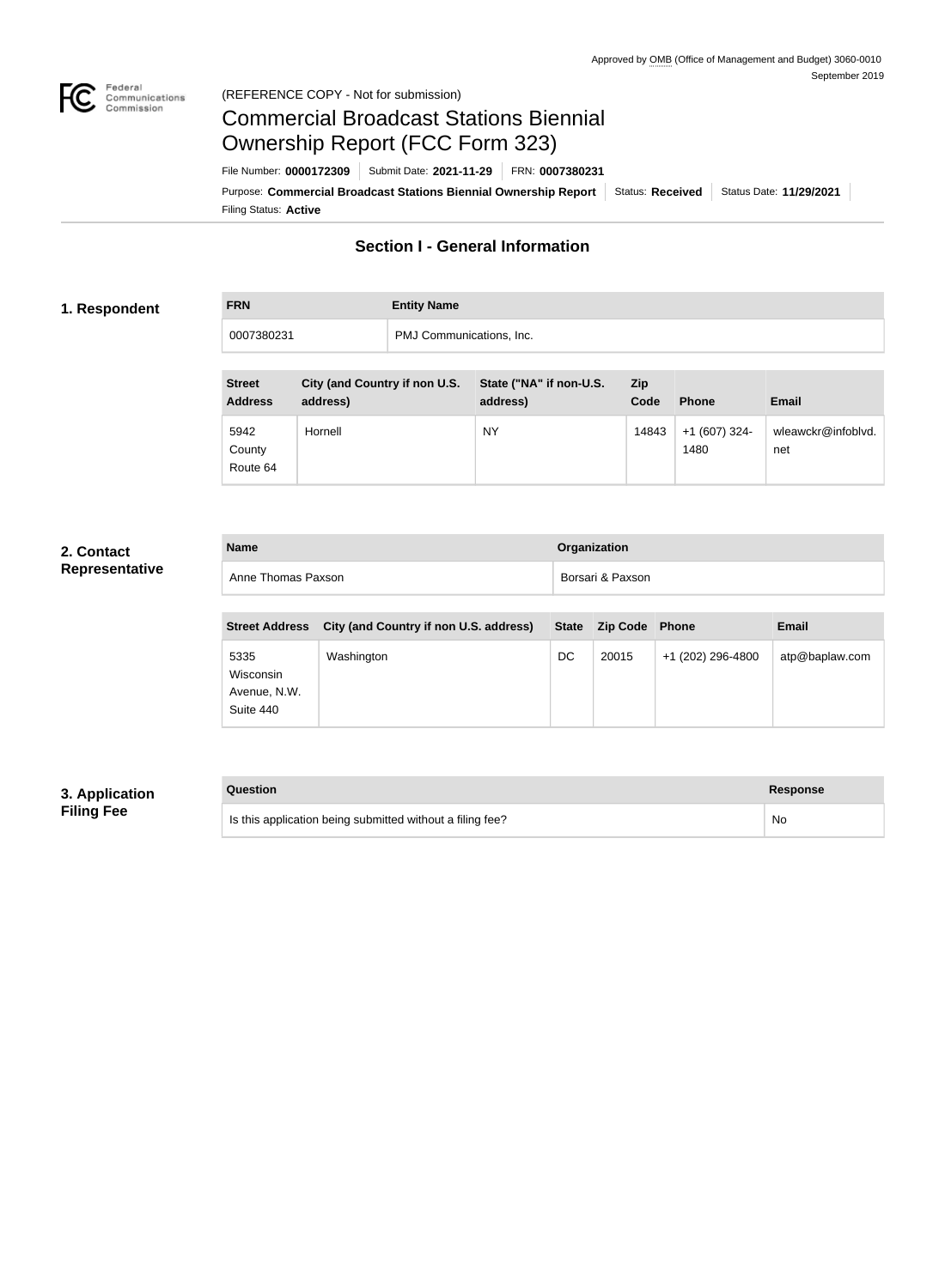| <b>Fees</b> | <b>Application Type</b> | <b>Form Number</b> | <b>Fee Code</b> | Quantity | <b>Fee Amount</b> | <b>Subtotal</b> |
|-------------|-------------------------|--------------------|-----------------|----------|-------------------|-----------------|
|             | Biennial                | Form 323           | <b>MAR</b>      | r<br>-   | 85                | \$170.00        |
|             |                         |                    |                 |          | Total             | \$170.00        |

## **4. Nature of Respondent**

| (a) Provide the following information about the Respondent: |                        |  |
|-------------------------------------------------------------|------------------------|--|
| <b>Relationship to stations/permits</b>                     | Licensee               |  |
| <b>Nature of Respondent</b>                                 | For-profit corporation |  |

**(b) Provide the following information about this report:**

| <b>Purpose</b> | Validation and resubmission of a previously filed biennial<br>report (certifying no changes from the previously filed<br>biennial report)<br>0000104350                                |
|----------------|----------------------------------------------------------------------------------------------------------------------------------------------------------------------------------------|
| "As of" date   | 10/01/2021                                                                                                                                                                             |
|                | When filing a biennial ownership report or validating<br>and resubmitting a prior biennial ownership report, this<br>date must be Oct. 1 of the year in which this report is<br>filed. |

### **5. Licensee(s) and Station(s)**

**Respondent is filing this report to cover the following Licensee(s) and station(s):**

| Licensee/Permittee Name<br><b>FRN</b>  |                  |                |              |                |
|----------------------------------------|------------------|----------------|--------------|----------------|
| PMJ Communications, Inc.<br>0007380231 |                  |                |              |                |
|                                        |                  |                |              |                |
| Fac. ID No.                            | <b>Call Sign</b> | <b>City</b>    | <b>State</b> | <b>Service</b> |
| 52841                                  | <b>WLEA</b>      | <b>HORNELL</b> | <b>NY</b>    | AM             |
| 52842                                  | <b>WCKR</b>      | <b>HORNELL</b> | <b>NY</b>    | FM             |

## **Section II – Biennial Ownership Information**

**1. 47 C.F.R. Section 73.3613 and Other Documents**

Licensee Respondents that hold authorizations for one or more full power television, AM, and/or FM stations should list all contracts and other instruments set forth in 47 C.F.R. Section 73.3613(a) through (c) for the facility or facilities listed on this report. In addition, attributable Local Marketing Agreements (LMAs) and attributable Joint Sales Agreements (JSAs) must be disclosed by the licensee of the brokering station on its ownership report. If the agreement is an attributable LMA, an attributable JSA, or a network affiliation agreement, check the appropriate box. Otherwise, select "Other." Non-Licensee Respondents, as well as Licensee Respondents that only hold authorizations for Class A television and/or low power television stations, should select "Not Applicable" in response to this question.

| <b>Document Information</b>           |                           |  |
|---------------------------------------|---------------------------|--|
| Description of contract or instrument | Articles of Incorporation |  |
| Parties to contract or instrument     | N/A                       |  |
| Date of execution                     | 03/1991                   |  |
| Date of expiration                    | No expiration date        |  |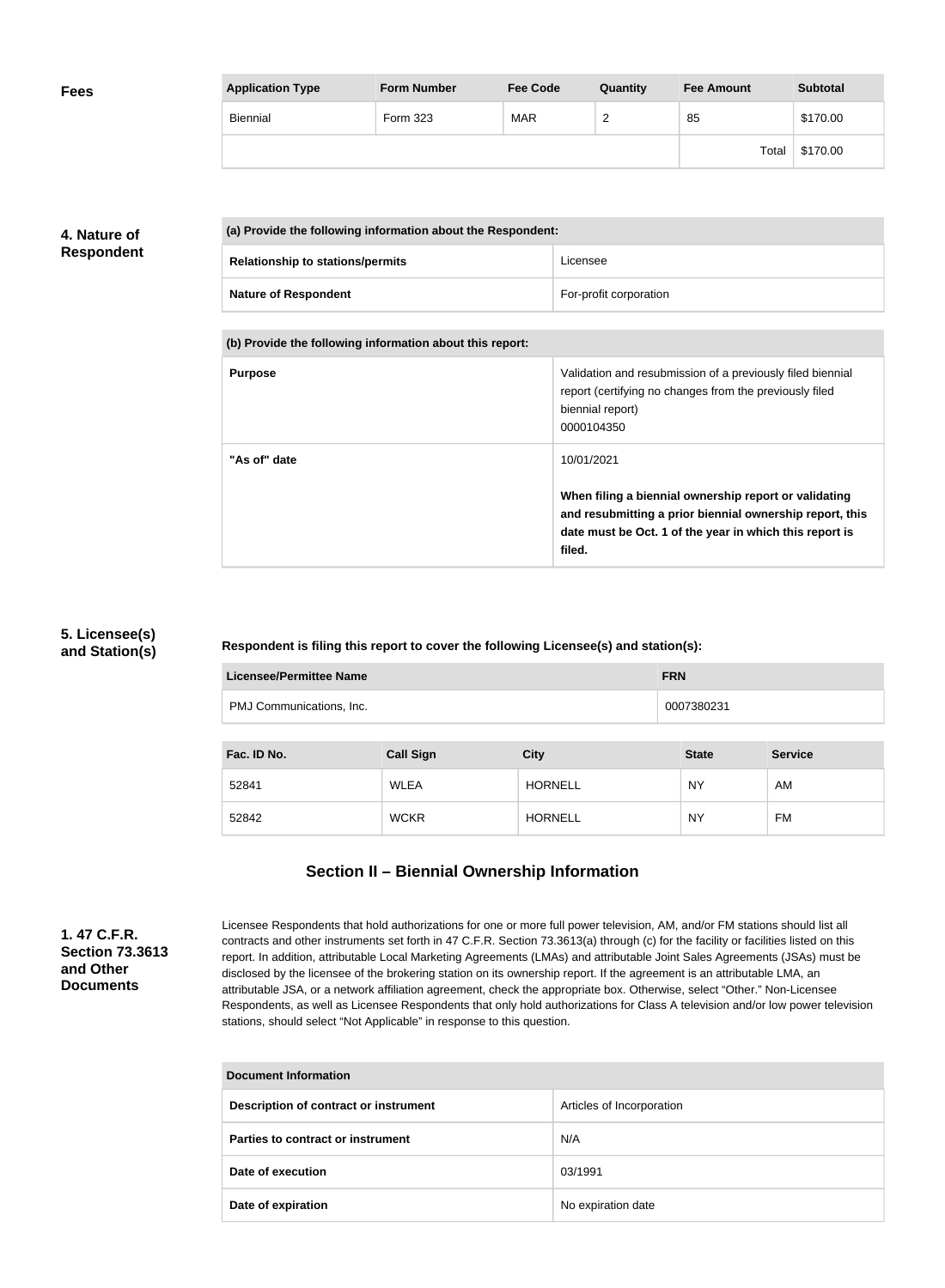| <b>Agreement type</b><br>(check all that apply) | Other<br><b>Agreement Type: Corporate formation document</b> |
|-------------------------------------------------|--------------------------------------------------------------|
| <b>Document Information</b>                     |                                                              |
| Description of contract or instrument           | <b>By-laws</b>                                               |

| <b>Description of contract or instrument</b>    | By-laws                                                |
|-------------------------------------------------|--------------------------------------------------------|
| Parties to contract or instrument               | N/A                                                    |
| Date of execution                               | 03/1991                                                |
| Date of expiration                              | No expiration date                                     |
| <b>Agreement type</b><br>(check all that apply) | Other<br>Agreement Type: Corporate governance document |

#### **2. Ownership Interests**

**(a)** Ownership Interests. This Question requires Respondents to enter detailed information about ownership interests by generating a series of subforms. Answer each question on each subform. The first subform listing should be for the Respondent itself. If the Respondent is not a natural person, also list each of the officers, directors, stockholders, non-insulated partners, non-insulated members, and any other persons or entities with a direct attributable interest in the Respondent pursuant to the standards set forth in 47 C.F.R. Section 73.3555. (A "direct" interest is one that is not held through any intervening companies or entities.) List each interest holder with a direct attributable interest in the Respondent separately.

Leave the percentage of total assets (Equity Debt Plus) field blank for an interest holder unless that interest holder has an attributable interest in the Respondent solely on the basis of the Commission's Equity Debt Plus attribution standard, 47 C.F.R. Section 73.3555, Note 2(i).

In the case of vertical or indirect ownership structures, list only those interests in the Respondent that also represent an attributable interest in the Licensee(s) for which the report is being submitted.

Entities that are part of an organizational structure that includes holding companies or other forms of indirect ownership must file separate ownership reports. In such a structure do not report, or file a separate report for, any interest holder that does not have an attributable interest in the Licensee(s) for which the report is being submitted.

Please see the Instructions for further detail concerning interests that must be reported in response to this question.

The Respondent must provide an FCC Registration Number for each interest holder reported in response to this question. Please see the Instructions for detailed information and guidance concerning this requirement.

| <b>Ownership Information</b>                          |                                                         |                      |  |
|-------------------------------------------------------|---------------------------------------------------------|----------------------|--|
| <b>FRN</b>                                            | 0007380231                                              |                      |  |
| <b>Entity Name</b>                                    | PMJ Communications, Inc.                                |                      |  |
| <b>Address</b>                                        | PO Box                                                  |                      |  |
|                                                       | <b>Street 1</b>                                         | 5942 County Route 64 |  |
|                                                       | <b>Street 2</b>                                         |                      |  |
|                                                       | <b>City</b>                                             | Hornell              |  |
|                                                       | State ("NA" if non-U.S.<br>address)                     | <b>NY</b>            |  |
|                                                       | <b>Zip/Postal Code</b>                                  | 14843                |  |
|                                                       | Country (if non-U.S.<br>address)                        | <b>United States</b> |  |
| <b>Listing Type</b>                                   | Respondent                                              |                      |  |
| <b>Positional Interests</b><br>(check all that apply) | Respondent                                              |                      |  |
| <b>Tribal Nation or Tribal</b><br><b>Entity</b>       | Interest holder is not a Tribal nation or Tribal entity |                      |  |
|                                                       |                                                         |                      |  |

#### **Ownership Information**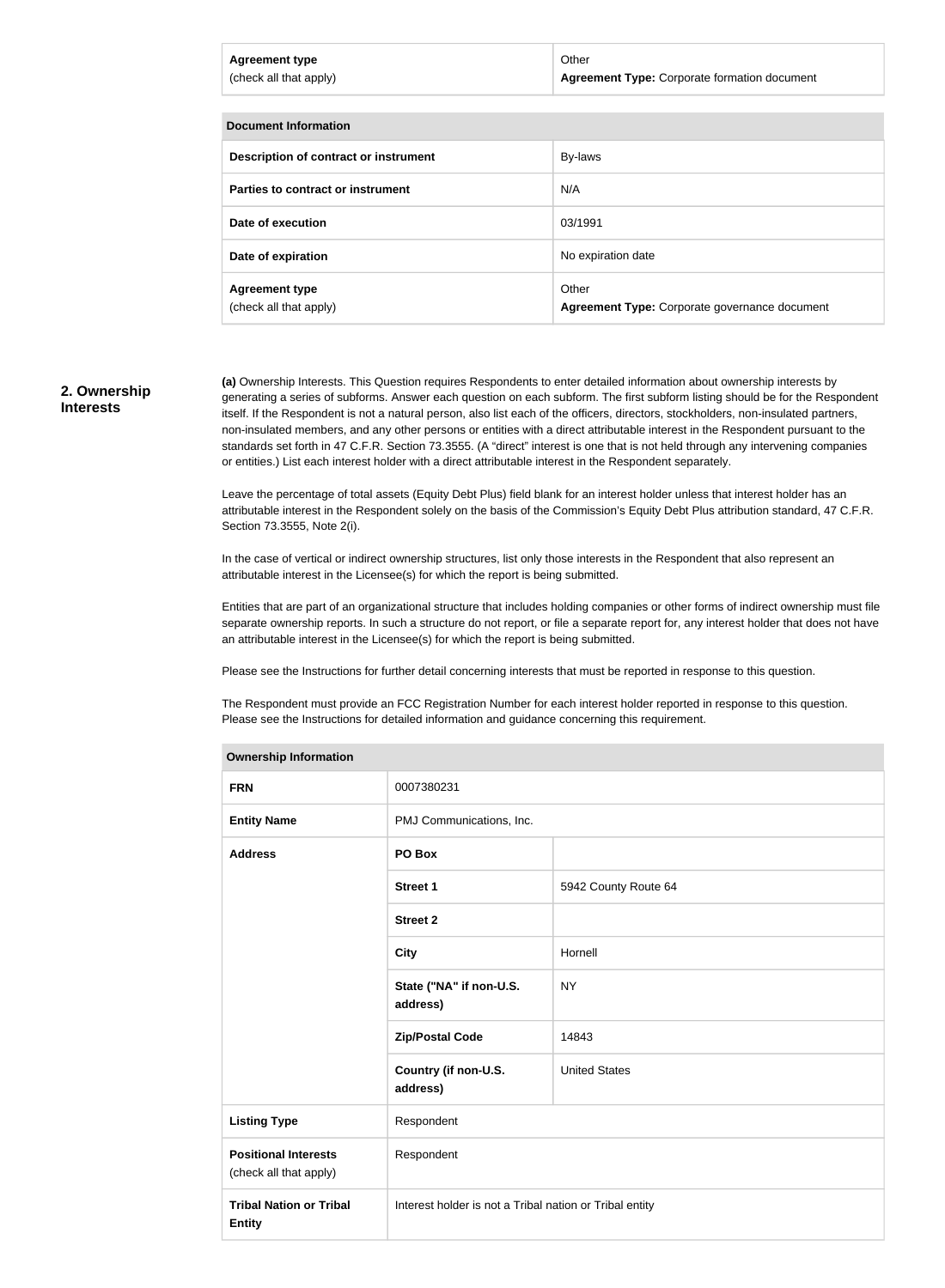| <b>Interest Percentages</b><br>(enter percentage values<br>from 0.0 to 100.0)                                              | <b>Voting</b>                             | $0.0\%$ | <b>Jointly Held?</b><br>No. |
|----------------------------------------------------------------------------------------------------------------------------|-------------------------------------------|---------|-----------------------------|
|                                                                                                                            | <b>Equity</b>                             | $0.0\%$ |                             |
|                                                                                                                            | <b>Total assets (Equity Debt</b><br>Plus) | $0.0\%$ |                             |
| Does interest holder have an attributable interest in one or more broadcast stations<br>that do not appear on this report? |                                           | No.     |                             |

### **Ownership Information**

| <b>FRN</b>                                                                                                                              | 0024910861                                |                        |                            |
|-----------------------------------------------------------------------------------------------------------------------------------------|-------------------------------------------|------------------------|----------------------------|
| <b>Name</b>                                                                                                                             | Mary M. Doran                             |                        |                            |
| <b>Address</b>                                                                                                                          | PO Box                                    |                        |                            |
|                                                                                                                                         | <b>Street 1</b>                           | 5940 County Route 64   |                            |
|                                                                                                                                         | <b>Street 2</b>                           |                        |                            |
|                                                                                                                                         | <b>City</b>                               | Hornell                |                            |
|                                                                                                                                         | State ("NA" if non-U.S.<br>address)       | <b>NY</b>              |                            |
|                                                                                                                                         | <b>Zip/Postal Code</b>                    | 14843                  |                            |
|                                                                                                                                         | Country (if non-U.S.<br>address)          | <b>United States</b>   |                            |
| <b>Listing Type</b>                                                                                                                     | Other Interest Holder                     |                        |                            |
| <b>Positional Interests</b><br>(check all that apply)                                                                                   | Officer, Director, Stockholder            |                        |                            |
| Citizenship, Gender,                                                                                                                    | <b>Citizenship</b>                        | <b>US</b>              |                            |
| <b>Ethnicity, and Race</b><br><b>Information (Natural</b>                                                                               | Gender                                    | Female                 |                            |
| <b>Persons Only)</b>                                                                                                                    | <b>Ethnicity</b>                          | Not Hispanic or Latino |                            |
|                                                                                                                                         | Race                                      | White                  |                            |
| <b>Interest Percentages</b><br>(enter percentage values                                                                                 | <b>Voting</b>                             | 100.0%                 | <b>Jointly Held?</b><br>No |
| from 0.0 to 100.0)                                                                                                                      | <b>Equity</b>                             | 100.0%                 |                            |
|                                                                                                                                         | <b>Total assets (Equity Debt</b><br>Plus) |                        |                            |
| Does interest holder have an attributable interest in one or more broadcast stations<br><b>No</b><br>that do not appear on this report? |                                           |                        |                            |

| <b>Ownership Information</b> |                  |                     |
|------------------------------|------------------|---------------------|
| <b>FRN</b>                   | 0026722314       |                     |
| <b>Name</b>                  | Brendan P. Doran |                     |
| <b>Address</b>               | PO Box           |                     |
|                              | <b>Street 1</b>  | 4740 State Route 36 |
|                              | <b>Street 2</b>  |                     |
|                              |                  |                     |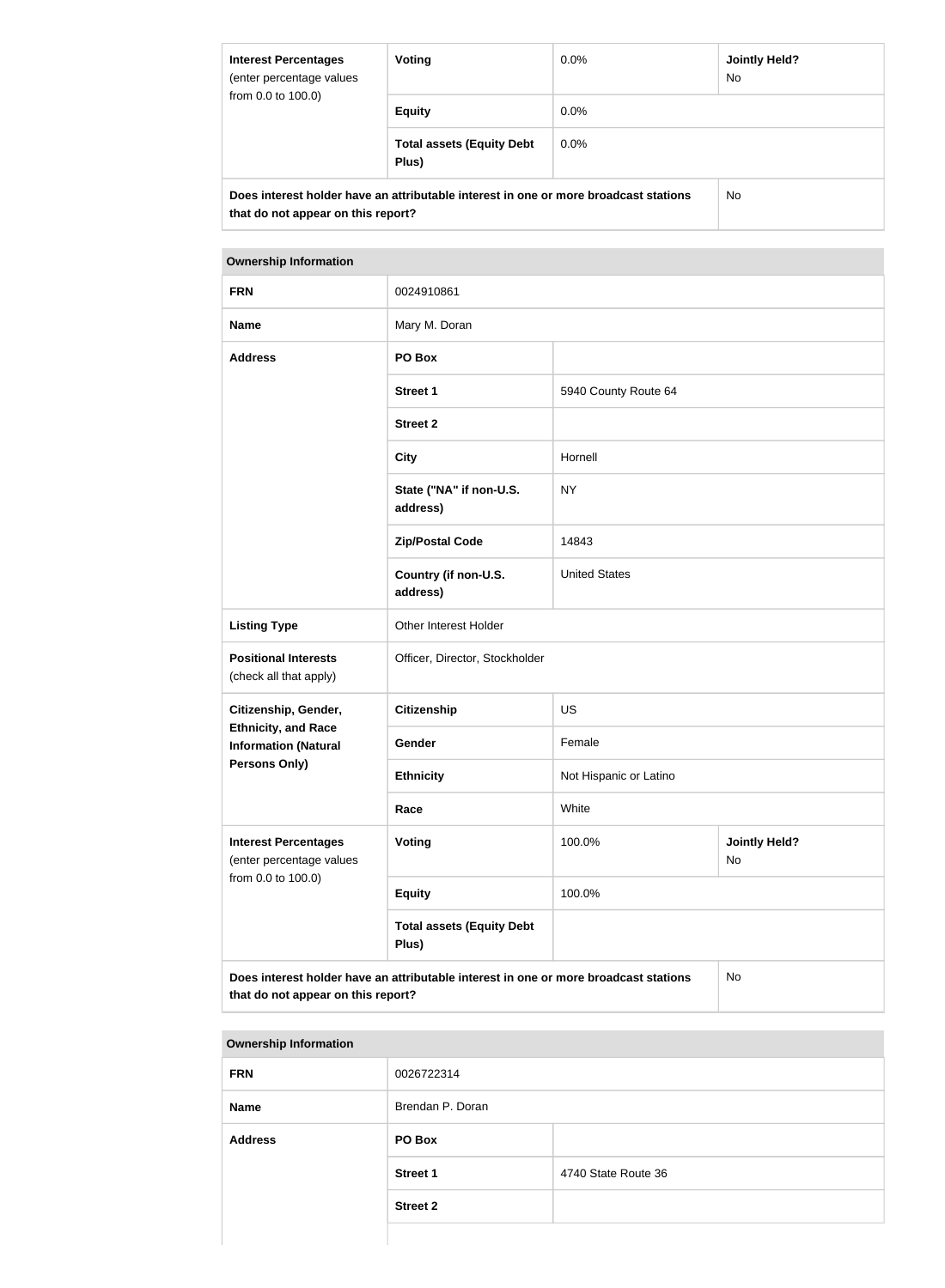|                                                                                                                                                                                                      | <b>City</b>                               | Canisteo               |                            |
|------------------------------------------------------------------------------------------------------------------------------------------------------------------------------------------------------|-------------------------------------------|------------------------|----------------------------|
|                                                                                                                                                                                                      | State ("NA" if non-U.S.<br>address)       | <b>NY</b>              |                            |
|                                                                                                                                                                                                      | <b>Zip/Postal Code</b>                    | 14823                  |                            |
|                                                                                                                                                                                                      | Country (if non-U.S.<br>address)          | <b>United States</b>   |                            |
| <b>Listing Type</b>                                                                                                                                                                                  | Other Interest Holder                     |                        |                            |
| <b>Positional Interests</b><br>(check all that apply)                                                                                                                                                | <b>Director</b>                           |                        |                            |
| Citizenship, Gender,                                                                                                                                                                                 | <b>Citizenship</b>                        | <b>US</b>              |                            |
| <b>Ethnicity, and Race</b><br><b>Information (Natural</b>                                                                                                                                            | Gender                                    | Male                   |                            |
| <b>Persons Only)</b>                                                                                                                                                                                 | <b>Ethnicity</b>                          | Not Hispanic or Latino |                            |
|                                                                                                                                                                                                      | Race                                      | White                  |                            |
| <b>Interest Percentages</b><br>(enter percentage values                                                                                                                                              | Voting                                    | 0.0%                   | <b>Jointly Held?</b><br>No |
| from 0.0 to 100.0)                                                                                                                                                                                   | <b>Equity</b>                             | 0.0%                   |                            |
|                                                                                                                                                                                                      | <b>Total assets (Equity Debt</b><br>Plus) |                        |                            |
| Does interest holder have an attributable interest in one or more broadcast stations<br>No<br>that do not appear on this report?                                                                     |                                           |                        |                            |
| (b) Respondent certifies that any interests, including equity, financial, or voting<br>interests, not reported in this filing are non-attributable.<br>If "No," submit as an exhibit an explanation. |                                           |                        | Yes                        |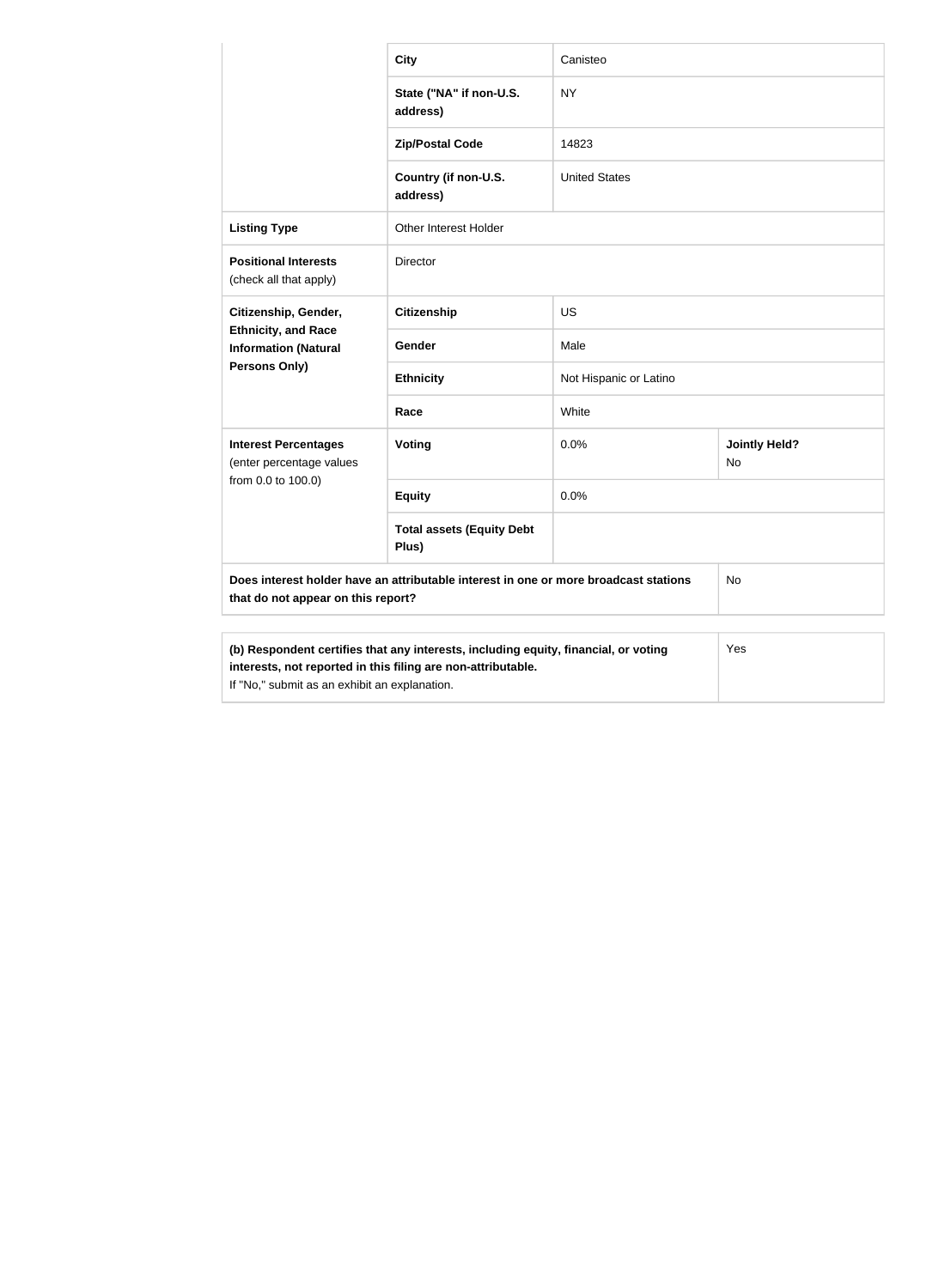

**(d) Are any of the individuals listed as an attributable interest holder in the Respondent married to each other or related to each other as parentchild or as siblings?** Yes

If "Yes," provide the following information for each such the relationship.

## **Family Relationships**

| <b>FRN</b>   | 0024910861   | <b>Name</b> | Mary M Doran    |
|--------------|--------------|-------------|-----------------|
| <b>FRN</b>   | 0026722314   | <b>Name</b> | Brendan P Doran |
| Relationship | Parent/Child |             |                 |

| (e) Is Respondent seeking an attribution exemption for any officer or director with<br>duties wholly unrelated to the Licensee(s)?                                                                                             | No |
|--------------------------------------------------------------------------------------------------------------------------------------------------------------------------------------------------------------------------------|----|
| If "Yes," complete the information in the required fields and submit an Exhibit fully describing<br>that individual's duties and responsibilities, and explaining why that individual should not be<br>attributed an interest. |    |

Attach a flowchart or similar document showing the Licensee's vertical ownership structure including the Licensee and all entities that have attributable interests in the Licensee. Licensees with a single parent entity may provide a brief explanatory textual Exhibit in lieu of a flowchart or similar document. Licensees without parent entities should so indicate in a textual Exhibit.

**Non-Licensee Respondents should select "N/A" in response to this question.**